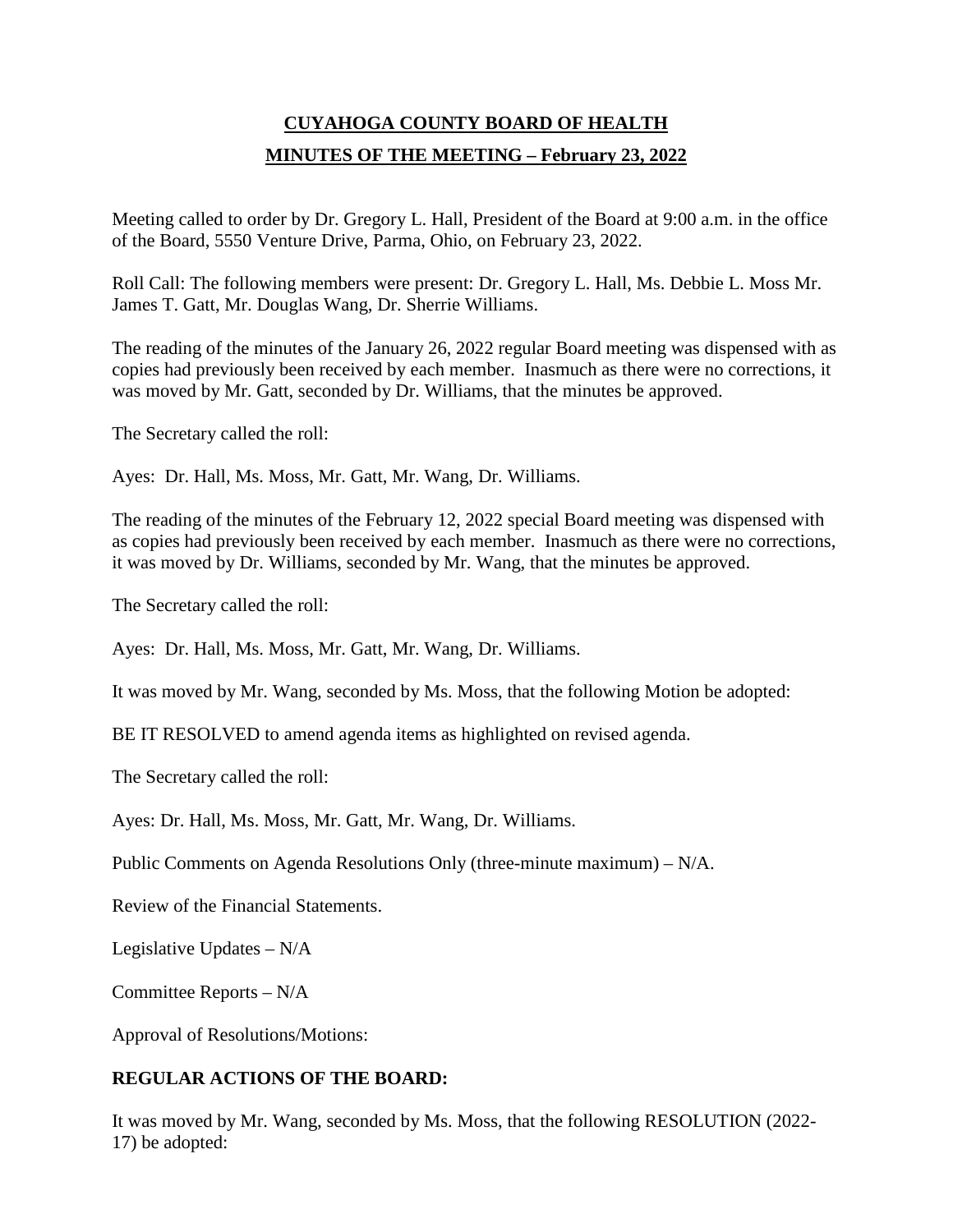BE IT RESOLVED to authorize the Health Commissioner to accept the 2022/2023 Ryan White Part A Program grant funding from the Health Resources and Services Administration from March 1, 2022 through February 28, 2023 in the amount of \$1,537,080.00.

The Secretary called the roll:

Ayes: Dr. Hall, Ms. Moss, Mr. Gatt, Mr. Wang, Dr. Williams.

It was moved by Ms. Moss, seconded by Mr. Gatt, that the following RESOLUTION (2022-18) be adopted:

BE IT RESOLVED to authorize the Health Commissioner to accept the 2022/2023 Ending the HIV Epidemic grant funding from the Health Resources and Services Administration from March 1, 2022 through February 28, 2023 in the amount of \$236,250.00.

The Secretary called the roll:

Ayes: Dr. Hall, Ms. Moss, Mr. Gatt, Mr. Wang, Dr. Williams.

It was moved by Mr. Wang, seconded by Dr. Hall, that the following RESOLUTION (2022-19) be adopted:

BE IT RESOLVED to authorize the Health Commissioner to accept additional 2021/2022 Public Health Emergency Preparedness grant funding in the amount of \$14,842.00 and increase the CCBH in-kind match requirement by \$776.05 (Resolution 2021-59).

The Secretary called the roll:

Ayes: Dr. Hall, Ms. Moss, Mr. Gatt, Mr. Wang, Dr. Williams.

It was moved by Mr. Wang, seconded by Dr. Williams, that the following RESOLUTION (2022- 20) be adopted:

BE IT RESOLVED to authorize the Health Commissioner to enter into and execute a contract with the City of East Cleveland to provide a lead remediation program and to accept East Cleveland's use of Community Development Block Grant funding as their local match from February 11, 2022 through December 31, 2024 in the amount of \$50,000.00.

The Secretary called the roll:

Ayes: Dr. Hall, Ms. Moss, Mr. Gatt, Mr. Wang, Dr. Williams.

It was moved by Dr. Williams, seconded by Ms. Moss, that the following RESOLUTION (2022- 21) be adopted:

BE IT RESOLVED to authorize the Health Commissioner to enter into and execute a contract with Conduent Healthy Communities Corporation under the HealthComp grant from February 23, 2022 through December 31, 2022 in an amount not to exceed \$93,100.00.

The Secretary called the roll: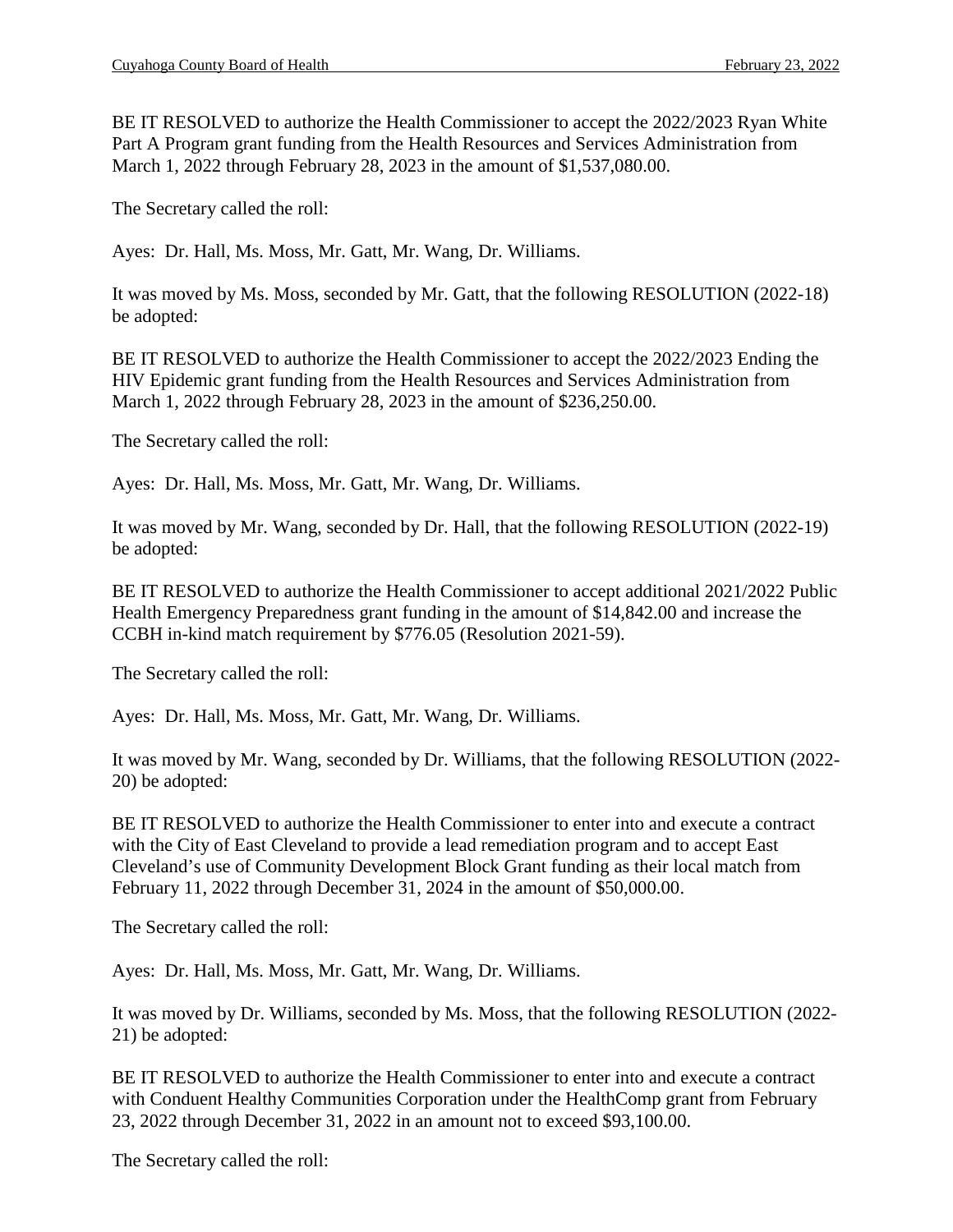Ayes: Dr. Hall, Ms. Moss, Mr. Gatt, Mr. Wang, Dr. Williams.

It was moved by Mr. Wang, seconded by Dr. Williams, that the following RESOLUTION (2022- 22) be adopted:

BE IT RESOLVED to authorize the Health Commissioner to enter into and execute a contract with Neighborhood Leadership Institute under the Ohio Equity Institute grant from January 1, 2022 through December 31, 2022 in an amount not to exceed \$348,000.00.

The Secretary called the roll:

Ayes: Dr. Hall, Ms. Moss, Mr. Gatt, Mr. Wang, Dr. Williams.

It was moved by Mr. Wang, seconded by Ms. Moss, that the following RESOLUTION (2022- 23) be adopted:

BE IT RESOLVED to authorize the Health Commissioner to enter into contract with the following agencies under Centers for Disease Control and Prevention (CDC) Racial and Ethnic Approaches to Community Health (REACH) grant from September 30, 2021 through September 29, 2022.

|                                   | Amount to be paid |
|-----------------------------------|-------------------|
|                                   | not to exceed:    |
| A Vision of Change, LLC           | \$33,112.00       |
| <b>Better Health Partnership</b>  | \$75,914.00       |
| Case Western Reserve University   | \$202,698.00      |
| <b>Cleveland State University</b> | \$26,000.00       |
| <b>Fairhill Partners</b>          | \$25,912.00       |
| Neighborhood Family Practice      | \$43,063.00       |

The Secretary called the roll:

Ayes: Dr. Hall, Ms. Moss, Mr. Gatt, Mr. Wang, Dr. Williams.

It was moved by Dr. Williams, seconded by Ms. Moss, that the following RESOLUTION (2022- 24) be adopted:

BE IT RESOLVED to appoint Prakash Ganesh, MD as Medical Director and to authorize the Health Commissioner to enter into and execute a contract with Prakash Ganesh, MD to provide medical director services at CCBH from April 1, 2022 through December 31, 2023 in an amount not to exceed \$39,375.00.

The Secretary called the roll:

Ayes: Dr. Hall, Ms. Moss, Mr. Gatt, Mr. Wang, Dr. Williams.

It was moved by Mr. Wang, seconded by Dr. Hall, that the following RESOLUTION (2022-25) be adopted: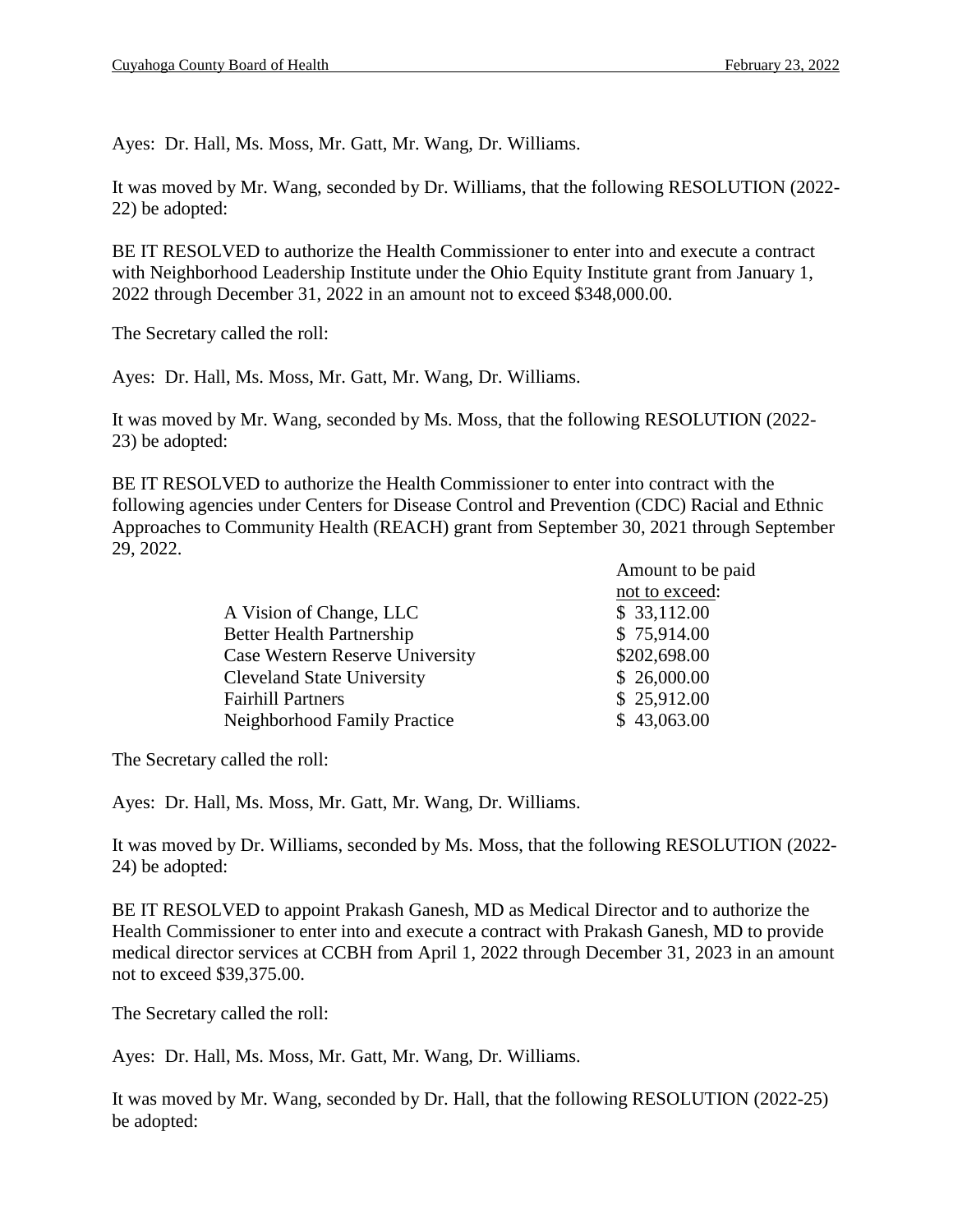BE IT RESOLVED to authorize payment for the contract and/or order with the following vendors:

| Vendor                             | Amount      | Date       | Purpose                       |
|------------------------------------|-------------|------------|-------------------------------|
| Klarich Farms, LLC                 | \$18,050.00 | 11/20/2018 | 7536 Stearns Rd, Olmsted Twp. |
| City of North Olmsted $$2,453.00$  |             | 11/20/2018 | 7536 Stearns Rd, Olmsted Twp. |
| Cuy. Cty. Public Works $$2,547.00$ |             | 11/20/2018 | 7536 Stearns Rd, Olmsted Twp. |

The Secretary called the roll:

Ayes: Dr. Hall, Ms. Moss, Mr. Gatt, Mr. Wang, Dr. Williams.

## **BOARD ORDERS, RULES, FEES OR REGULATIONS**

## **FIRST READING:**

None

## **SECOND READING:**

None

## **THIRD READING:**

None

It was moved by Mr. Gatt, seconded by Dr. Williams, that the following RESOLUTION (2022- 26) be adopted:

BE IT RESOLVED that approval be given of the Consent Agenda as set forth in the attached schedules:

| Schedule A | <b>Appropriation Measures.</b>                 |
|------------|------------------------------------------------|
| Schedule B | Cash Transfers.                                |
| Schedule C | Routine Personnel Actions.                     |
| Schedule D | Employee Training and Travel Expenses.         |
| Schedule E | Approval of Vouchers. (Available upon request) |
| Schedule F | CRC Report and Other Contracts.                |

The Secretary called the roll:

Ayes: Dr. Hall, Ms. Moss, Mr. Gatt, Mr. Wang, Dr. Williams.

Health Commissioner's Report – (9:43 a.m. – 10:06 a.m.) (1) COVID-19 Response Update (9:43 a.m. – 10:06 a.m.)

Terry Allan, Health Commissioner, requested that two additional Resolutions, 2022-27 & 2022- 28, be moved up from Miscellaneous Business for consideration prior to Executive Session.

It was moved by Ms. Moss, seconded by Dr. Williams, that the following RESOLUTION (2022- 27) be adopted: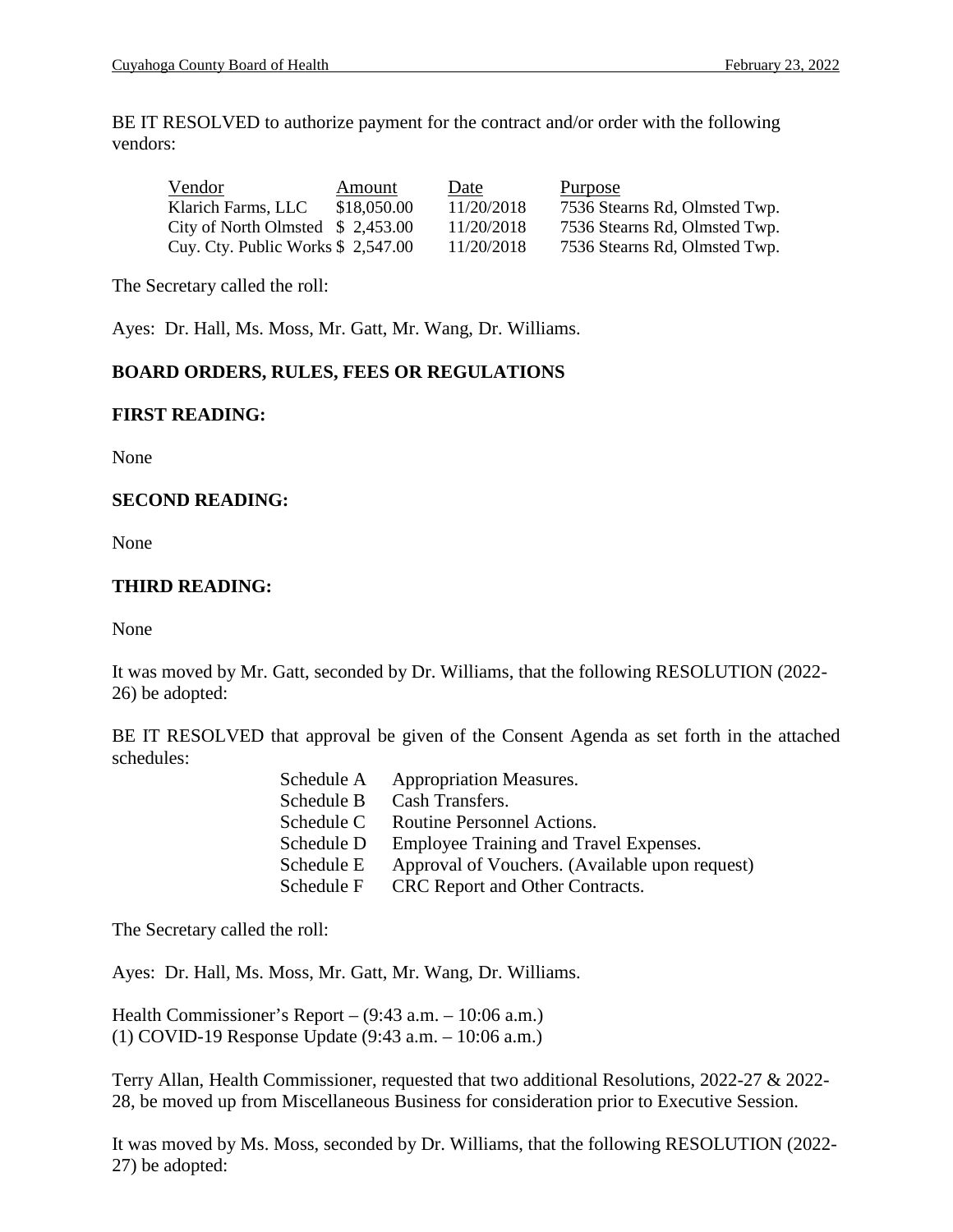BE IT RESOLVED to honor Dr. Heidi Gullett for her dedicated public health service to the Cuyahoga County Board of Health.

The Secretary called the roll:

Ayes: Dr. Hall, Ms. Moss, Mr. Gatt, Mr. Wang, Dr. Williams.

It was moved by Dr. Hall, seconded by Mr. Wang, that the following RESOLUTION (2022-28) be adopted:

BE IT RESOLVED to honor Mr. James T. Gatt for his dedicated public health service to the Cuyahoga County Board of Health.

The Secretary called the roll:

Ayes: Dr. Hall, Ms. Moss, Mr. Wang, Dr. Williams; Mr. Gatt abstained.

Public and Staff Comments (three-minute maximum) – N/A.

It was moved by Dr. Hall, seconded by Ms. Moss, that pursuant to Resolution 1993-43 and O.R.C. Sec 121.22 the Board Adjourn to Executive Session to discuss personnel issues.

The Secretary called the roll:

Ayes: Dr. Hall, Ms. Moss, Mr. Gatt, Mr. Wang, Dr. Williams.

Executive Session began at 10:32 a.m.

Executive Session ended at 11:05 a.m.

Miscellaneous Business –

Thereupon, it was also moved by Dr. Hall, seconded by Mr. Wang, that the following RESOLUTION (2022-29) be adopted:

BE IT RESOLVED to appoint Dr. Roderick Harris to serve as Health Commissioner and to authorize a contract with Dr. Roderick Harris for the period from April 11, 2022 through April 10, 2025.

The Secretary called the roll:

Ayes: Dr. Hall, Ms. Moss, Mr. Gatt, Mr. Wang, Dr. Williams.

Thereupon, it was also moved by Dr. Hall, seconded by Ms. Moss, that the following RESOLUTION (2022-30) be adopted:

BE IT RESOLVED to appoint Terrence Allan, REHS, MPH as Health Commissioner Emeritus from April 11, 2022 through April 30, 2022.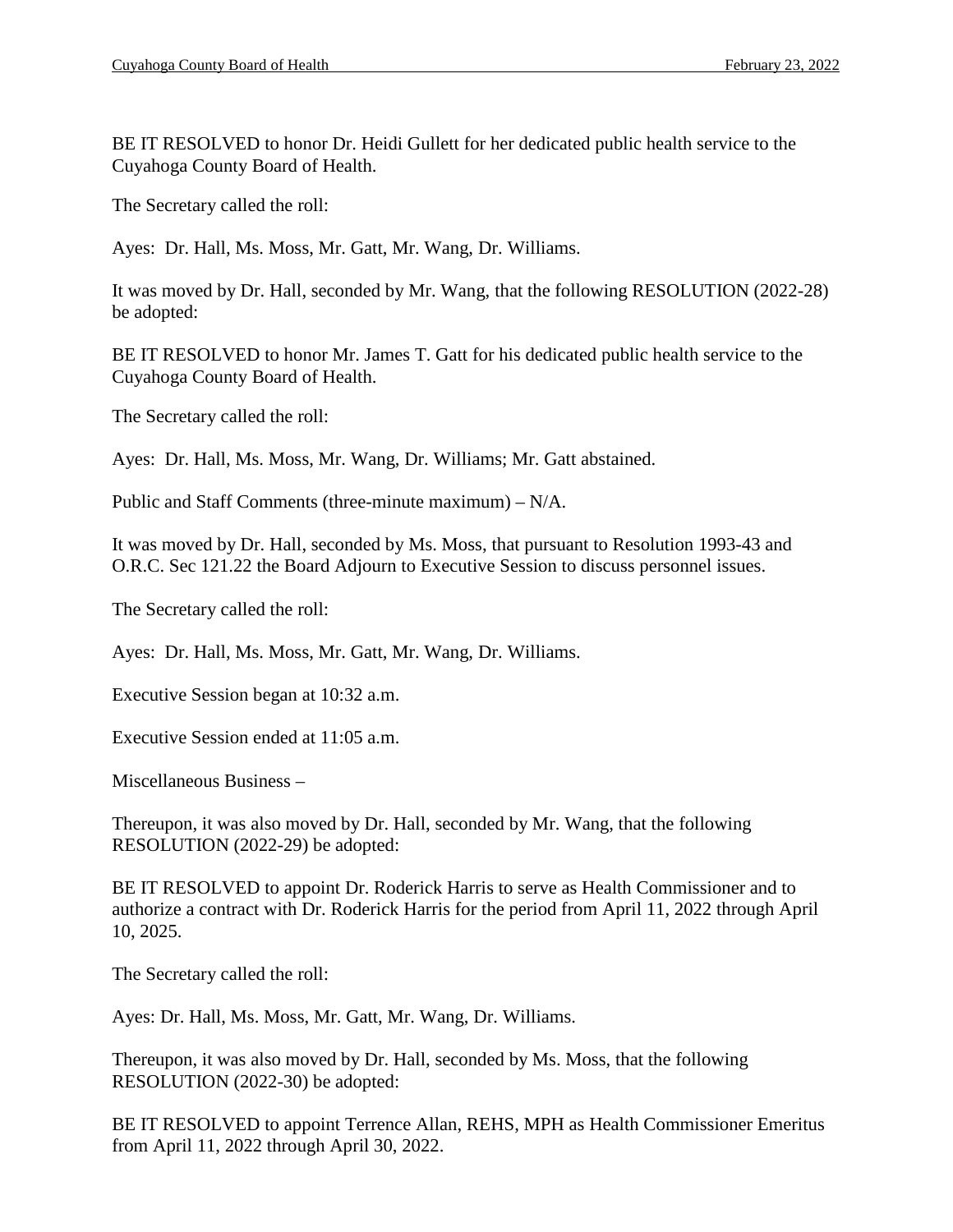The Secretary called the roll:

Ayes: Dr. Hall, Ms. Moss, Mr. Gatt, Mr. Wang, Dr. Williams

Thereupon, it was moved by Mr. Gatt, seconded by Dr. Hall, that the following Motion be adopted:

BE IT RESOLVED that the meeting be adjourned at 11:06 a.m.

The Secretary called the roll:

Ayes: Dr. Hall, Ms. Moss, Mr. Gatt, Mr. Wang, Dr. Williams.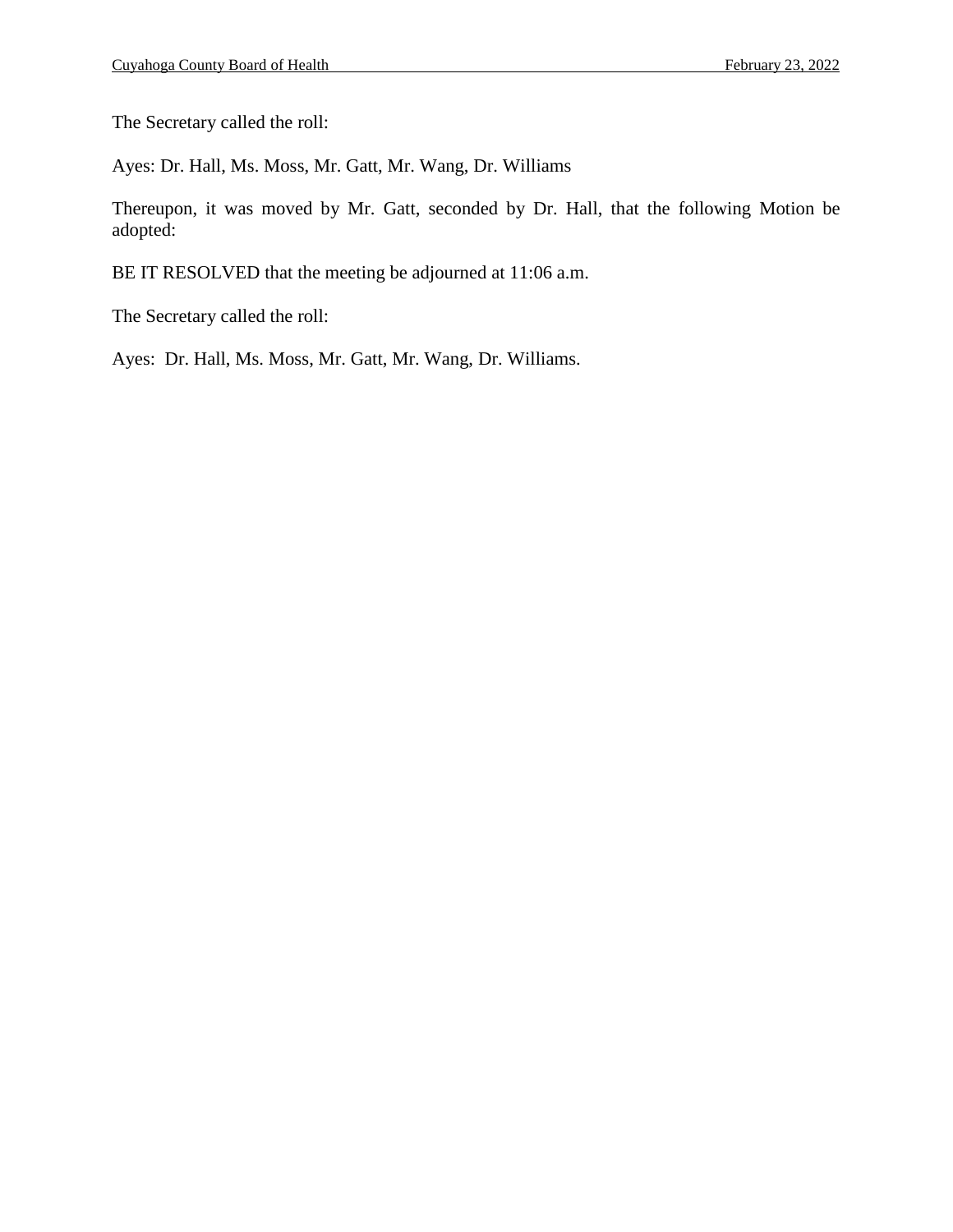# **SCHEDULE A APPROPRIATION MEASURES**

## 1. Establish Budgets

- A. Establish a budget for the 2022/2023 Health Resources and Services Administration (HRSA) Ryan White Part A Program grant in the amount of \$1,537,080.00 (ref. enclosed).
- B. Establish a budget for the 2022/2023 Ending the HIV Epidemic (EHE) Care grant in the amount of \$236,250.00 (ref. enclosed).
- C. Establish a budget for the 2022/2024 East Cleveland Community Development Block grant in the amount of \$50,000000 (ref enclosed).
- D. Establish a budget for the 2022 HealthComp grant in the amount of \$486,122.24 (ref. enclosed).
- 2. Budget Revisions
	- A. Budget revision in the 2021/2022 Public Health Emergency Preparedness (PHEP) grant to increase the budget by \$15,618.05 (ref. enclosed).
	- B. Budget revision in the 2019 Water Pollution Control Loan Fund grant to redistribute \$31.00 (ref. enclosed).
	- C. Budget revision in the 2020 Water Pollution Control Loan Fund grant to redistribute \$3,959.56 (ref. enclosed).
	- D. Budget revision in the 2019/2020 Overdose Data to Action grant to redistribute \$173,948.36 (ref. enclosed).
	- E. Budget revision in the 2020/2021 Overdose Data to Action grant to reduce the budget by \$472,596.00 (ref. enclosed).
	- F. Budget revision in the 2021/2022 Racial and Ethnic Approaches to Community Health (REACH) grant to redistribute \$2,164.00 (ref. enclosed).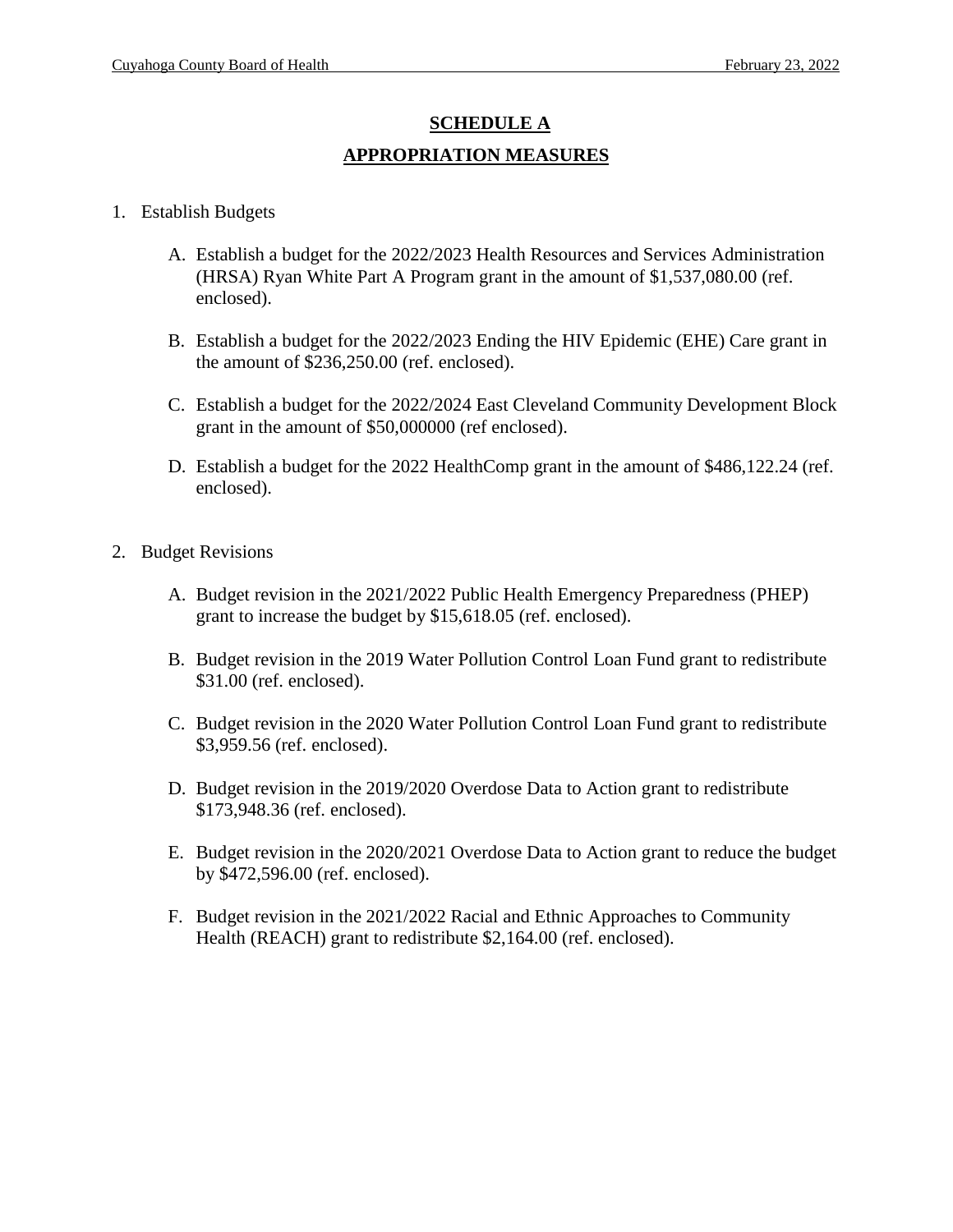## **SCHEDULE B CASH TRANSFERS**

1. Operating Transfers

None

2. Residual Equity Transfers

None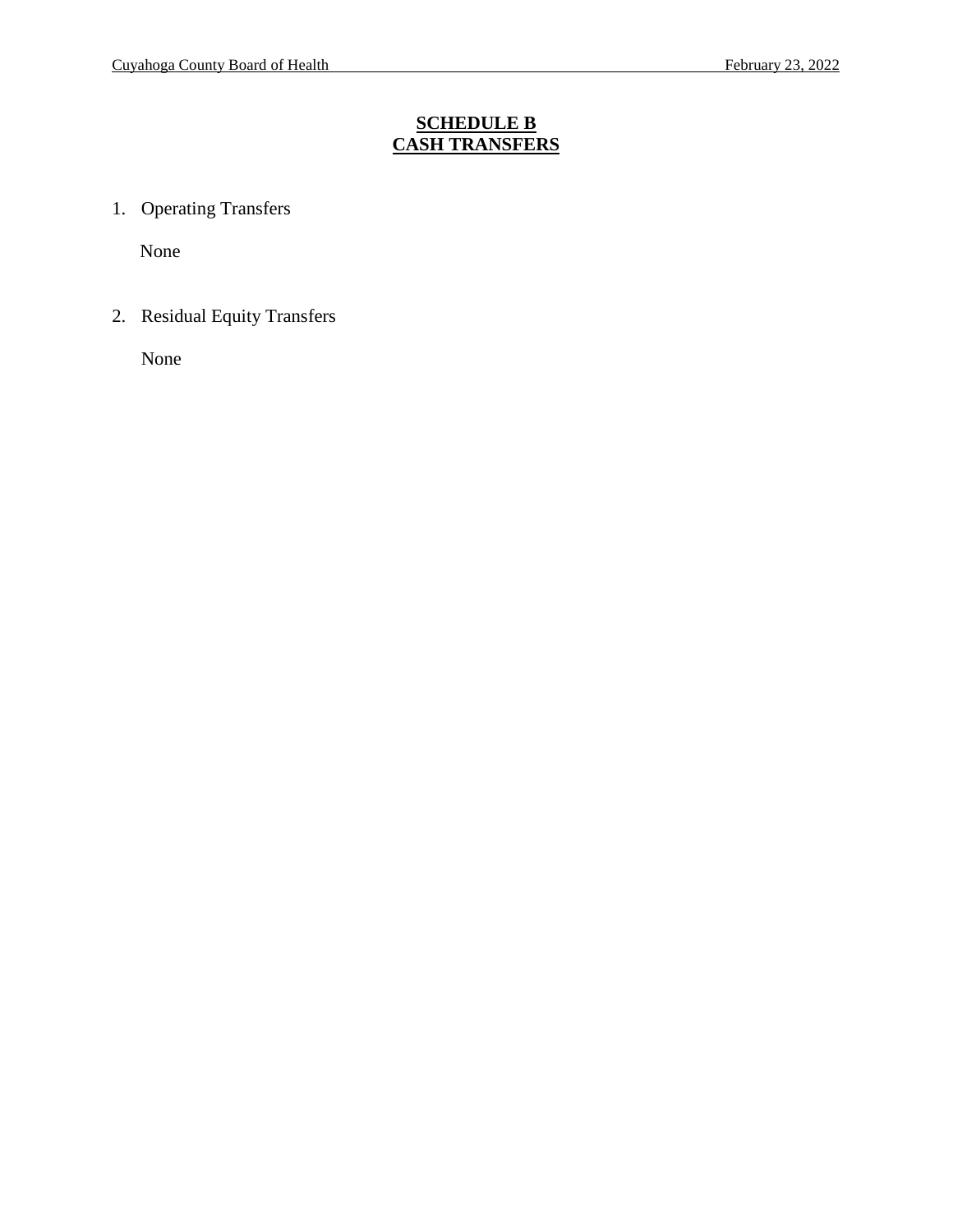## **SCHEDULE C ROUTINE PERSONNEL ACTIONS**

Unless otherwise specifically indicated, said appointments shall be effective as of the beginning of the next pay period following completion and satisfaction of any post offer requirements and signature as determined by the Director of Organizational Development.

Appointment(s):

- A. TBD, Disease Intervention Specialist, Grade D, \$46,991.00 annually.
- B. TBD, Disease Intervention Specialist, Grade D, \$46,991.00 annually.
- C. TBD, Disease Intervention Specialist, Grade D, \$46,991.00 annually.
- D. TBD, Disease Intervention Specialist, Grade D, \$46,991.00 annually.
- E. TBD, Disease Intervention Specialist, Grade D, \$46,991.00 annually.
- F. TBD, Disease Intervention Specialist, Grade D, \$46,991.00 annually.
- G. TBD, Director of Population Health, Grade H, \$83,194.00 annually.
- H. TBD, Director of Nursing & Clinical Services, Grade H, \$83,194.00 annually.
- I. TBD, Grant Supervisor, Grade F, \$61,959.00 annually.
- J. TBD, Epidemiology Supervisor, Grade F, \$61,959.00 annually.
- K. TBD, Human Resources Generalist, Grade D, \$46,991.00 annually.
- L. TBD, Human Resources Generalist, Grade D, \$46,991.00 annually.
- M. TBD, Administrative Services Supervisor, Grade D, \$46,991.00 annually.

Promotion(s):

A. Zachary Levar, Deputy Director, Pay Grade G, \$77,346.98 annually, effective February 28, 2022.

Resignation(s):

A. Angela Bailey, Deputy Director, effective February 3, 2022.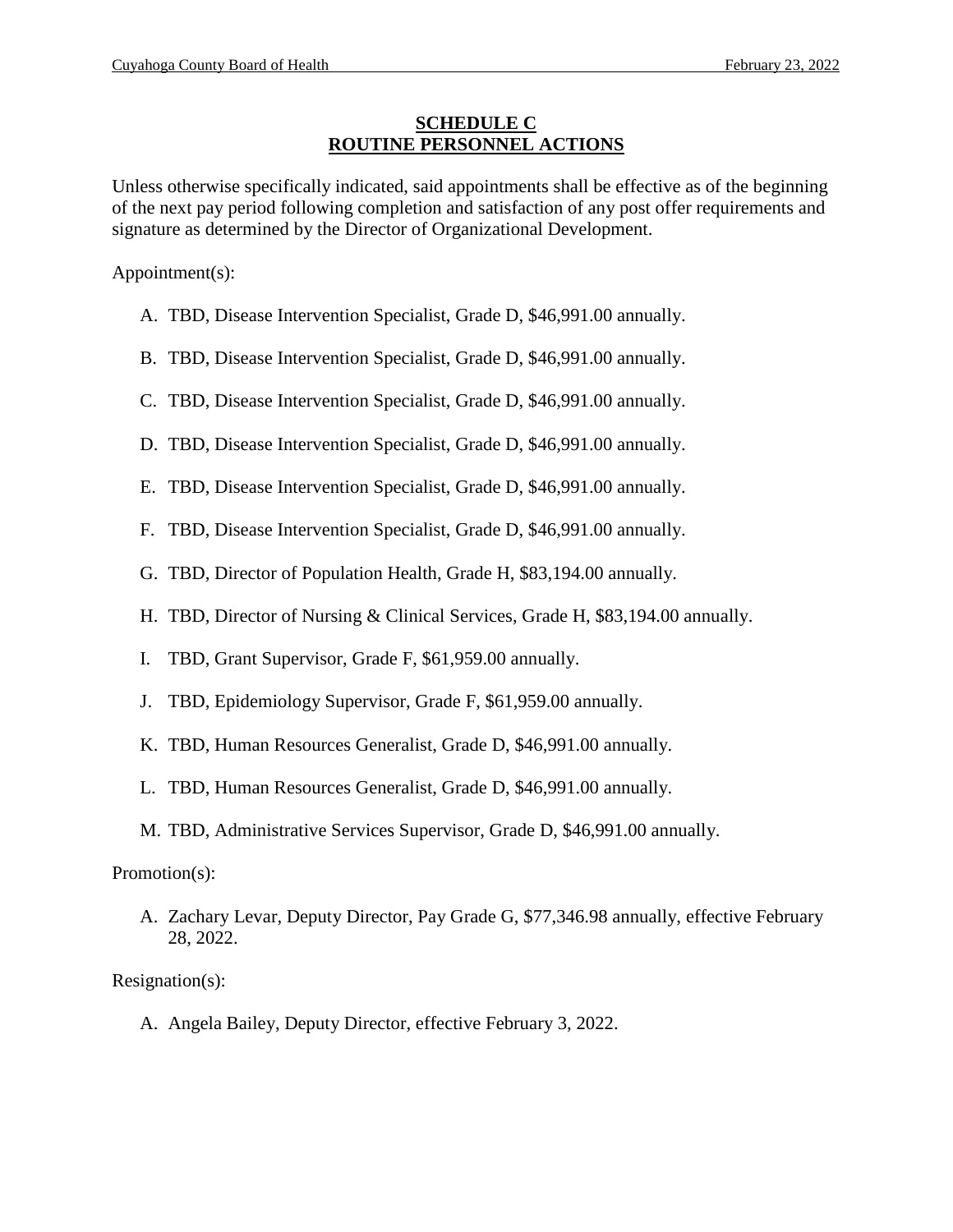## **SCHEDULE D EMPLOYEE TRAINING AND TRAVEL EXPENSES**

## **Administration**

None

### Environmental Public Health

- a. Correction to travel from September 2021 agenda item b Tom Fink and Ashley Ruminski to attend the Aquatic Professionals Conference February 7-10, 2022 – St. Pete Beach, FL. Dates should have read February 6-13, 2022.
- b. Frank Varga to Mahoning County Health Department February 26, 2022 Austintown, OH.

### Epidemiology, Surveillance and Informatics

- a. Richard Stacklin and Tatyana Khaled to OEI Technical Assistance meetings February 1, 2022 – December 31, 2022 to various locations in Ohio.
- b. Richard Stacklin and Tatyana Khaled to Ohio Infant Mortality Collaborative meetings from February 1, 2022 – December 31, 2022 – Columbus.
- c. Rebecca Hysing to 2022 Preparedness Summit: Reimagining Preparedness in the Era of COVID-19 - April 3-7, 2022 - Atlanta, GA.

#### Prevention and Wellness

None

\*Professional education under ONA contract.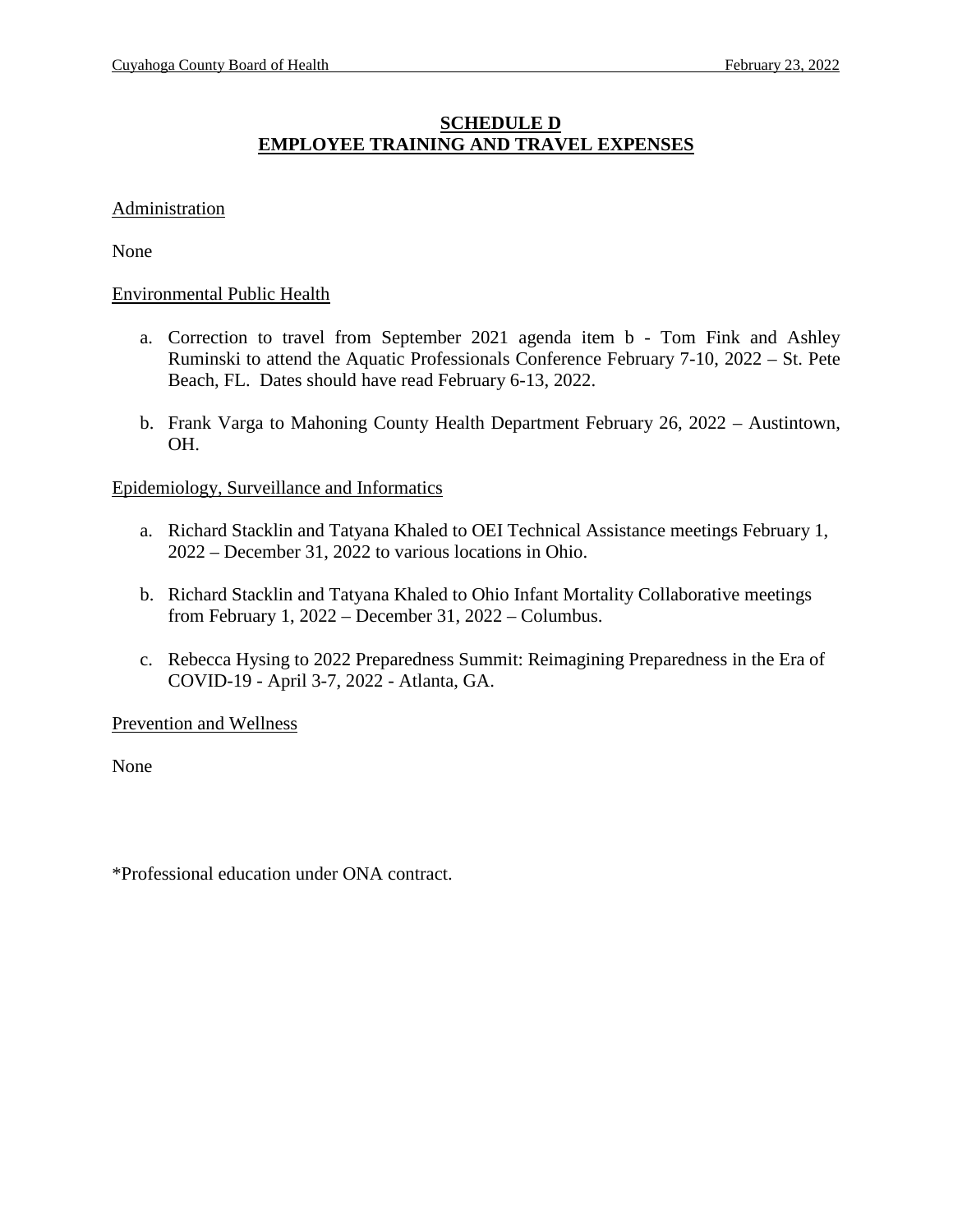### **SCHEDULE F CRC REPORT AND OTHER CONTRACTS**

### A. CRC Report

1. February 1, 2022 Meeting (ref. enclosed):

No Exchange of Funds

CRC 2022-19: Addendums – Paragon CMS - to extend end of contract term

| Approval #   | <b>From</b> | Tο         |
|--------------|-------------|------------|
| 2021-91      | 01/11/22    | 02/25/2022 |
| CRC 2021-72  | 01/14/2022  | 03/15/2022 |
| CRC 2021-106 | 02/08/2022  | 04/03/2022 |
| CRC 2021-112 | 02/08/2022  | 04/03/2022 |

CRC 2022-20: Phase II Stormwater MOUs - City of Olmsted Falls Village of Walton Hills

### Contract Approvals

CRC 2022-21: David W. Knight, D.D.S. - \$1,000.00

Revenue Generating Agreements

CRC 2021-64: Paramount Insurance Company - amount to be received shall be consistent with approved Paramount Insurance Company reimbursement rates

CRC 2022-22: DentaQuest, LLC - amount to be received shall be consistent with approved DentaQuest, LLC reimbursement rates

2. February 15, 2022 Meeting (ref. enclosed):

No Exchange of Funds

CRC 2022-23: Phase II Stormwater MOUs – City of Highland Heights City of Independence Village of Newburgh Heights

Contract Authorizations

CRC 2022-24: Green Home Solutions - \$18,000.00

Contract Approvals

CRC 2022-25: Muse Content Group - \$20,000.00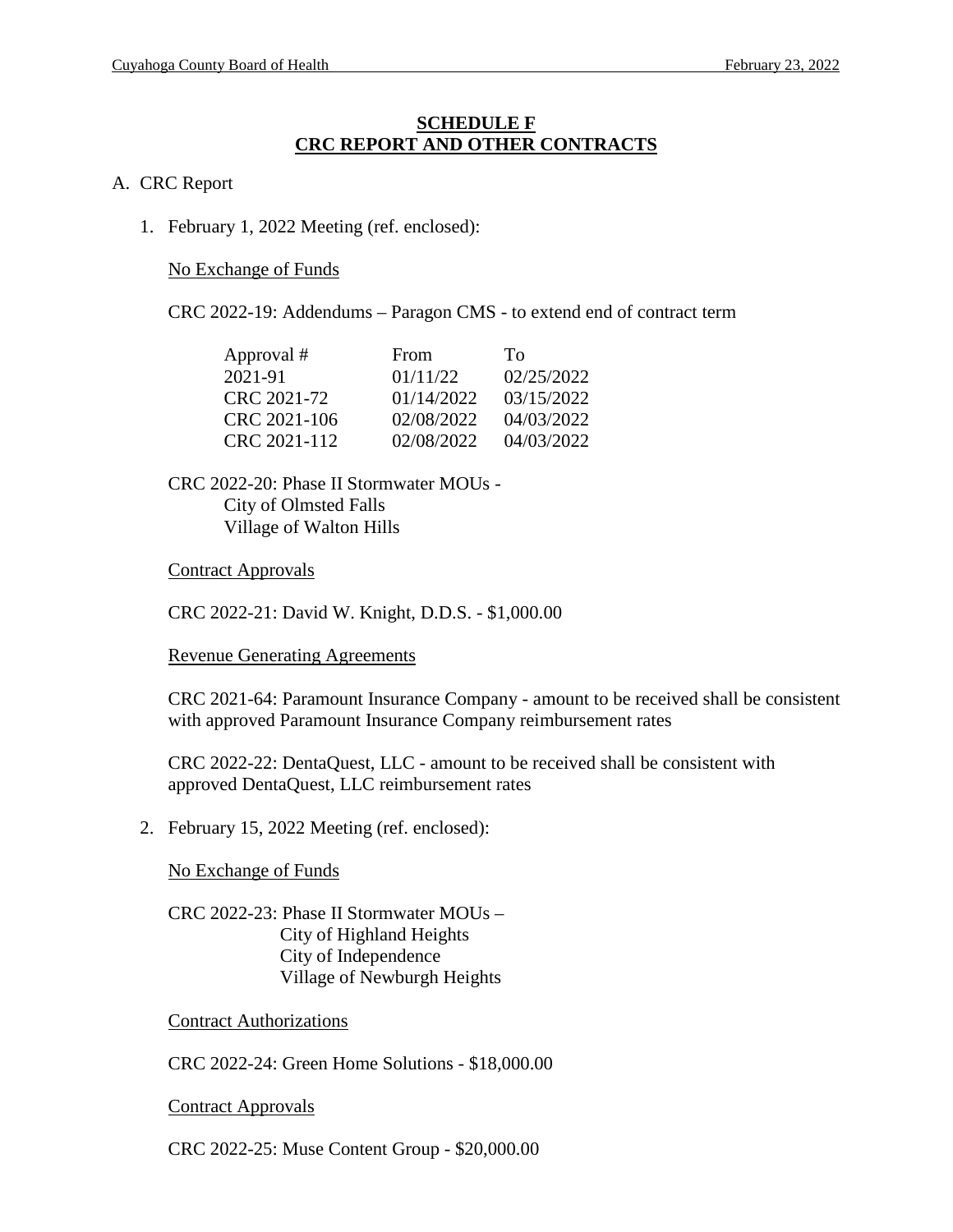CRC 2022-26: A.J. Boggs & IXN dba IXN - \$21,399.67

| <b>CRC 2022-27: Contracts -</b> |             |
|---------------------------------|-------------|
| <b>Conceptual Geniuses</b>      | \$20,000.00 |
| United Way of Greater Cleveland | \$12,237.00 |

CRC 2022-28: Facility Use Agreement - Holy Spirit Catholic Church - \$12,500.00

CRC 2022-29: A Vision of Change - \$20,000.00

Revenue Generating Agreements

CRC 2022-30: Phase II Stormwater Service Agreement - City of North Ridgeville - \$23,660.00

B. Other Contracts

None